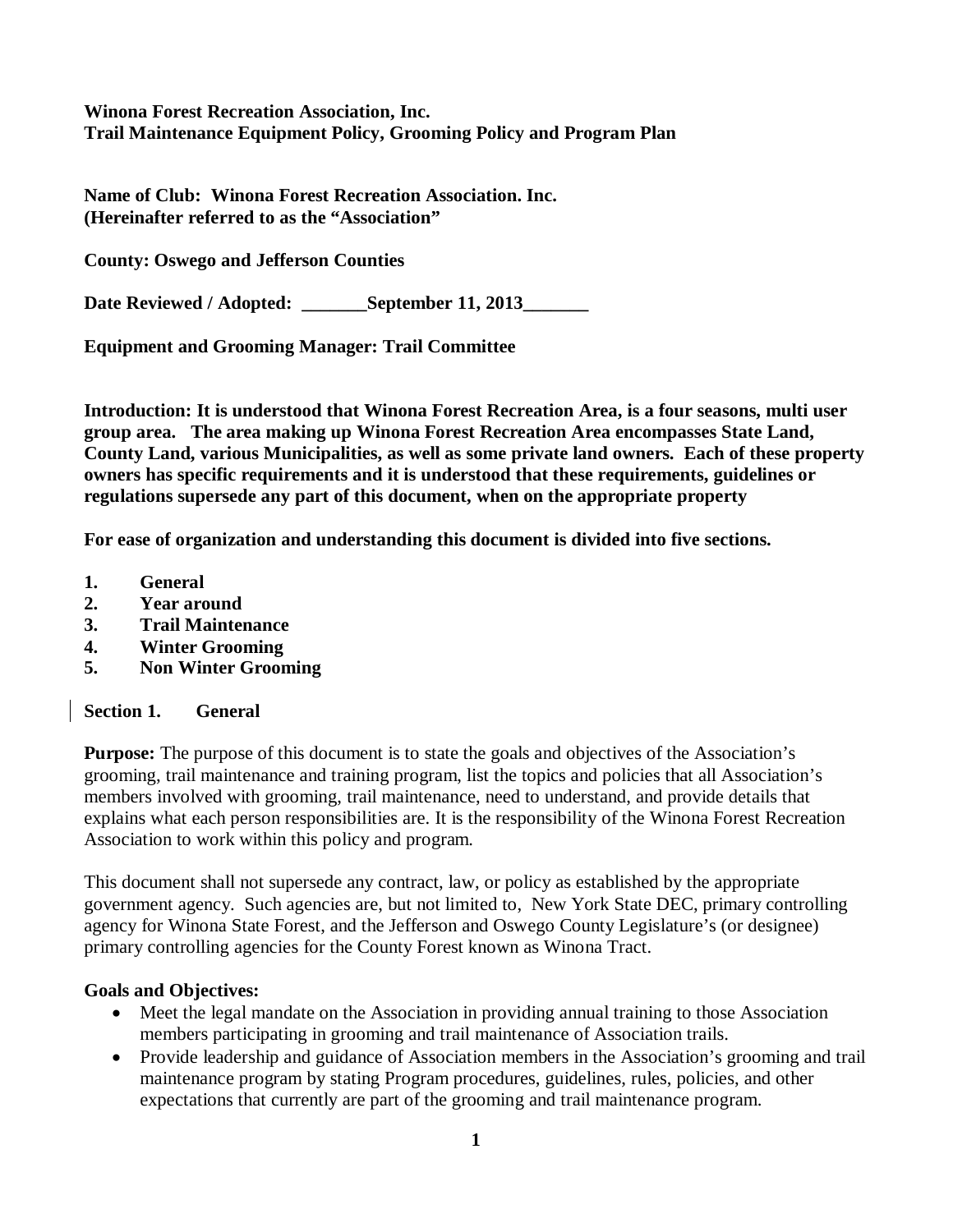- Determine the procedures and tasks experienced grooming members must complete to maintain their proficiency.
- Determine procedures and tasks for Association members that are entering the Association's Trail Maintenance and Grooming Program.

**Review:** This document is subject to review each year. This review shall be attested to by Chairperson of the Trail Committee.

**Program Management:** The Association's Trail Maintenance and Grooming program is to be managed by the Trail Committee. A Safety Officer shall be selected from Association membership, appointed by and become a member of the board of directors.

### **Program Management Responsibilities:**

- Schedule equipment maintenance as required or needed.
- Verify status of current equipment operator and solicit new operators that want to enter the Grooming Program.
- Schedule training of all equipment operators following the guidelines as issued in this document. Determine equipment operator teams.
- Design a grooming territory responsibility for each grooming team.
- Assure activity log data are made available for entry into the trail grant program.
- Review maintenance logs to insure maximum equipment availability.
- Assure trails are hazard free and all signage is in place the start of the snowmobile season.
- Act as liaison between the Association and the DEC.
- Provide trail condition information to the Association.
- Submit to the Board of Directors, at the annual meeting, when requested, budget plans that would need Association approval.

## **Safety Officer Responsibilities:**

- Ensure notification procedures identified in the NYSSA insurance handbook are followed.
- Ensure safety procedures are followed for any event sponsored by the Association.
- Review all maintenance procedures for safety content.
- Ensure all reported safety hazards are corrected.

### **Section 2. Year Around**

**Safety:** The safety of those working on or using the trail system is first priority.

All Trail Crew personnel shall wear a high visibility safety vest when performing trail work. All trail crew personal are required to document any safety hazard they come upon and manage as follows:

- 1. If reasonable and safe the safety hazard is to be corrected immediately.
- 2. If not reasonable and safe, the hazard is will be clearly marked with warning flags.
- 3. Report all hazards to the trail committee, or to the safety officer. If neither is available CLOSE THE TRAIL and notify the appropriate authority.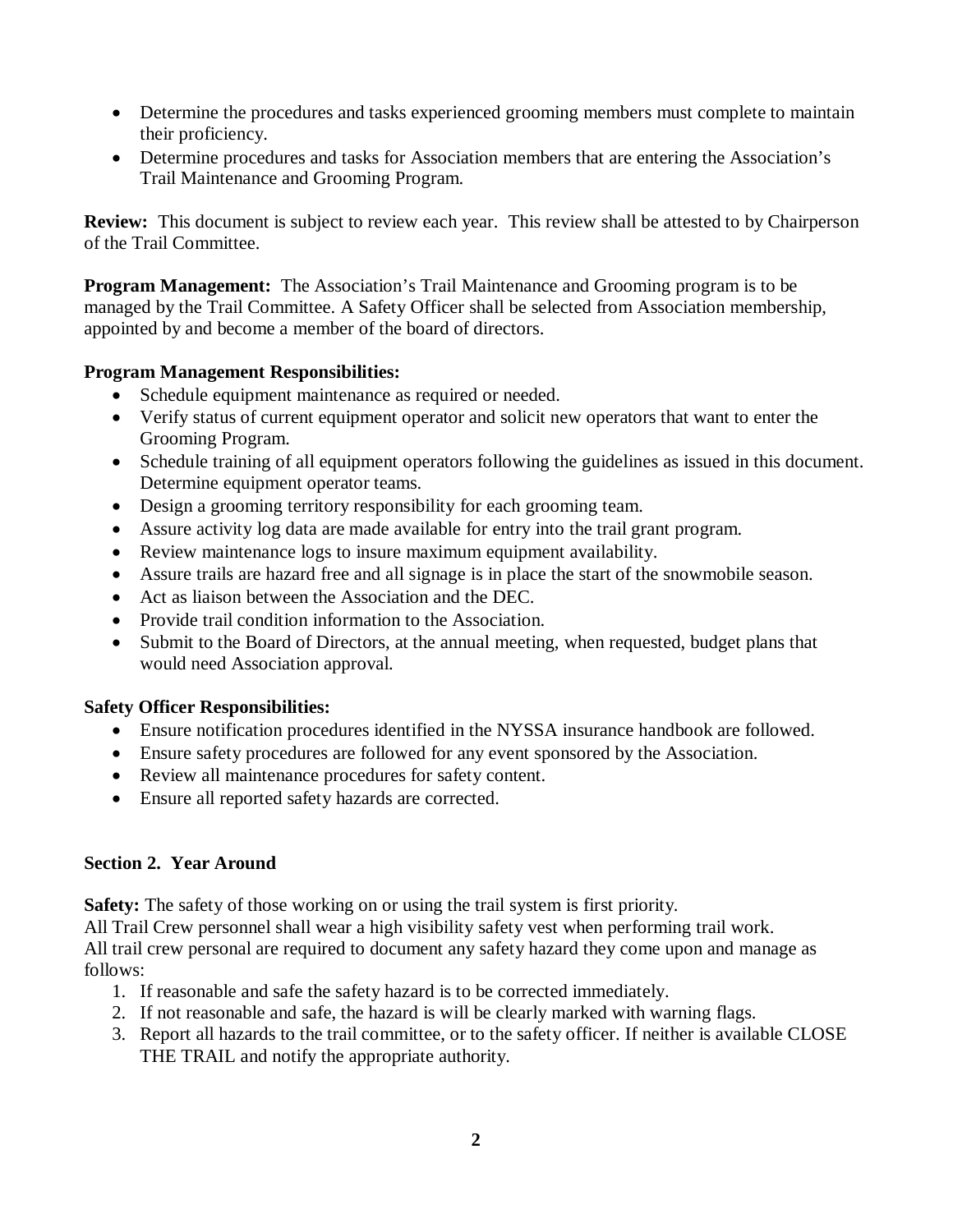**Grooming:** The Association grooming equipment consists of TUCKER , KUBOTA, SKANDIC. Operation of his equipment shall at all times be in accordance with the manufacturer's directions for its use.

The use of this equipment should be by the buddy system: One qualified operator plus trainee or passenger, if permitted by manufacturer's specifications and directions.

If dual operation is not permitted, departure time, destination, expected return time shall be communicated to a responsible individual. When the operator returns, this same individual shall be notified.

**Chainsaw operation**: Only personal on the authorized list shall operate chainsaw equipment anywhere on the trail system. The buddy system will be used anytime chainsaw operations occur. All people involved in this work are required to wear the appropriate protective equipment such as proper footwear, chaps gloves, helmet with eye and ear protection whenever possible.

**Emergency Response:** As a regular user of Winona Forest your in depth knowledge of both the trail system and our equipment could be of great value in an emergency. All available Association resources will be made available to the responsible agency for use in responding to an emergency. When responding to an emergency, equipment use will be directed by the controlling agency. Association members are to work with such an agency however must call on their knowledge and experience to limit such use. Do not take unnecessary risk to life or equipment

**Warning Beacons:** All motorized equipment used in trail maintenance are to be equipped with warning beacons, either strobe or rotating.

When any motorized equipment is operating or temporarily parked on the trail system they must have their lights and warning beacons turned on.

**Non- Motorized equipment:** Any towed non- motorized equipment used on the trail shall be equipped with a slow moving vehicle warning placard or reflective marking.

**Drug/Alcohol Policy - Zero tolerance.** Absolutely no drugs or alcohol are allowed during any trail maintenance activity. Absolutely no drugs or alcohol are allowed on or in any equipment owned or operated by the Association. This applies to both operator and any passengers. Anyone involved in any trail maintenance or grooming is not allowed to take part in such activity under the influence of any drug or alcohol.

There will be a NO Smoking Policy in any club equipment, and Non Approved areas including meeting areas and CCC Buildings.

**Communications:** When work is taking place on the trail system it is critical that this information is communicated to the trail committee or safety officer.

**Volunteer Work Ticket**: Regardless of the work performed, you must record this information on a Volunteer Work Ticket. At a minimum you must record: Date and time work was done. What work was done and on what trail. Who was there working. Equipment used.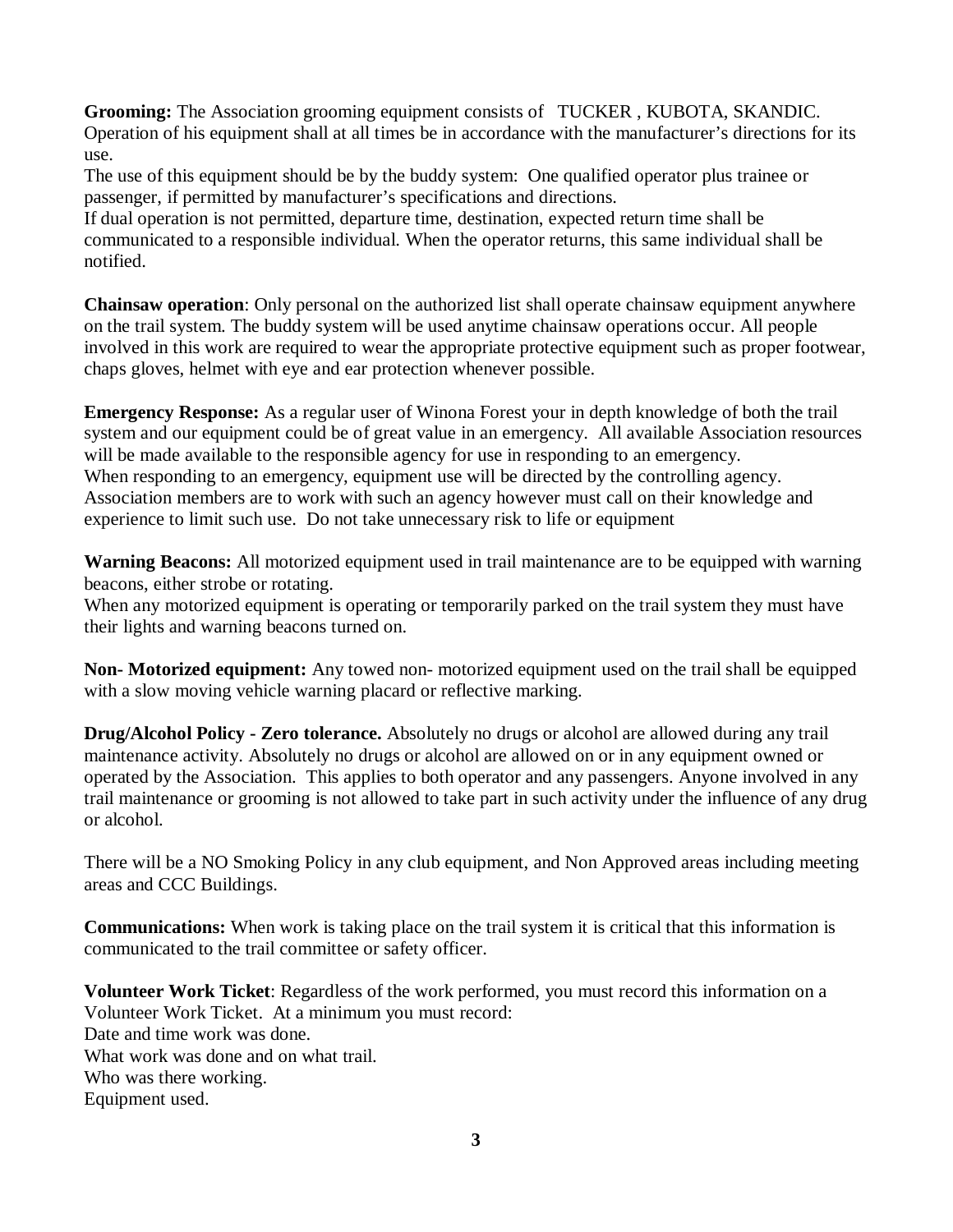Anytime you are out working on the trail system you must have a means of communicating with someone to summon help. At a minimum you must have a cell phone with you. Caution – cell phones do not work everywhere in the Forest.

Telephone – there is telephone service at the CCC Camp for emergency use only.

**Personal Property:** The Association is not responsible for the use or replacement of personal property used on the trail system. Any personal property used is the sole responsibility of the owner, and the owner must have all appropriate license and insurance. When any Association member uses their personal equipment in authorized trail maintenance or trail grooming, the Association agrees to replace the fuel consumed. This will be accomplished in the following method: Prior to starting your task, you are requested to have a full tank. When you are done for the day, you are authorized to refill your fuel tank with Association provided fuel. If no fuel is available, you may provide a valid receipt from a service station covering only the amount consumed. On the back of receipt note, name, date, and work done. A check will be issued only with the proper documentation.

At the discretion of the Association, consumable items may be replaced, if need for replace is directly related to trail work. Examples of such items would be chainsaw chains, bar oil, spark plugs, or equipment drive belts. Proper documentation must be provided.

# **Section 3. Trail Maintenance**

**Trail Maintenance General:** Trail maintenance is the responsibility of all Association members. All Association members are asked to volunteer some time to improve and maintain the trail system.

**Equipment operation:** Association equipment should be operated by the buddy system IF feasible. If not feasible, departure time, destination, expected return time shall be communicated to a responsible individual. When you return this same individual will be notified.

**Volunteer:** Any Association member may volunteer time to work on the trail system. All volunteers must sign in on the Volunteer Work Ticket. As the majority of our trail system is within DEC Property, all volunteers must be listed with the DEC as a trail volunteer. If not already listed, you may complete the form on the day of the activity. All volunteers must know their limits and agree to work within these limits. Use of Association owed equipment is restricted to authorize trail crew members a record of work planned and accomplished must be recorded on the Volunteer Work Ticket.

**Trail Crew Member:** Any Association member may be a member of the trail crew. Any member under the age of 18 must have written parental permission and will have strict limitations as to the work they can do. A Trail Crew member must be willing to donate time to help in the maintenance of the trail system. A Trail Crew member agrees to take part in necessary training. A Trail Crew member agrees to abide by this document. Anyone volunteering to be a Trail Crew member must know their physical limits and agree to work within these limits. Trail Crew members are authorized to operate Association equipment upon meeting any required qualifications and/or training requirements.

# **Section 4. Winter Grooming**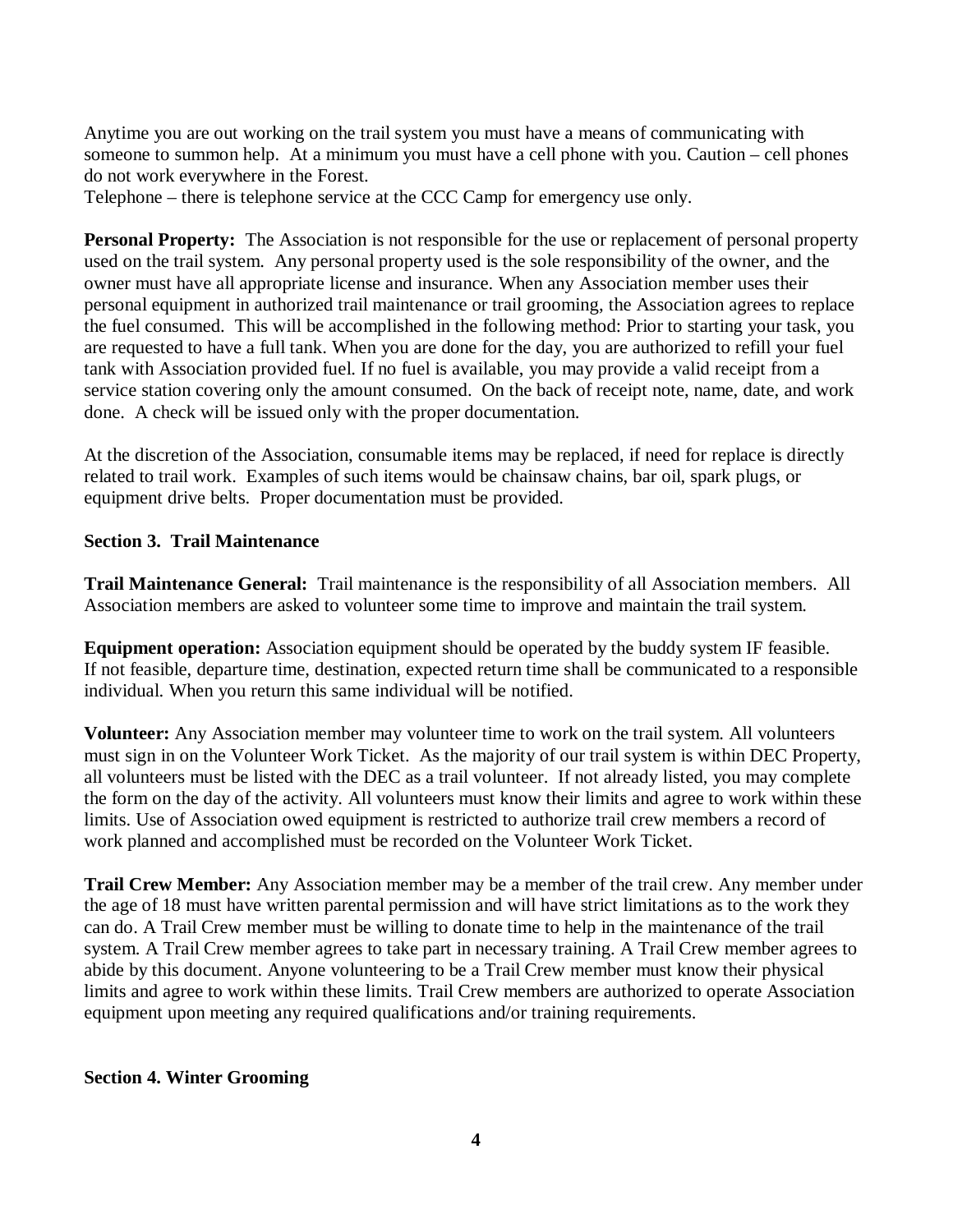**Passenger in the Groomer Policy:** Passengers in the groomer are limited to Association members or a person serving in an official capacity, i.e.; DEC, Police, or Rescue Personnel.

**Grooming Teams:** With the diverse type of equipment, the individual level of commitment of crew members, and level of experience, the following teams have been established:

**Trail Crew Member:** Are authorized to operator Association snowmobiles when approved by Trail **Committee** 

## **Class A/B Groomer Operator All Groomer Operators must attend the Association preseason training.**

### **Within this group there are four classifications.**

- 1. **Trainee:** Any Association Trail Crew Member may become a groomer operator. As a groomer operator you must:
- Make a commitment to be available as part of a regular grooming schedule and to assist in repairs when that becomes necessary.
- View the New York State Groomer Operator Safety Course DVD, before becoming a qualified operator.
- Become a grooming partner to work with an experienced groomer operator to learn how to groom the trail system and take care of the equipment.
- Accompany an experienced groomer operator in the machine, while it is grooming the Association trails, until being deemed able to operate the machine alone as judged by the experienced groomer operator.
- Attend preseason equipment maintenance work details.
- Attend the Association annual groomer operator training held before the season begins.

## **2. Operator:**

- Will have viewed the New York State Groomer Operator Safety Course DVD and recommended review yearly.
- Will have read and understand "Guidelines for Snowmobile Trail Groomer Operator Training" manual.
- Will maintain trails to the established width.

## **3. Experienced Operator:**

- Will have viewed the New York State Groomer Operator Safety Course DVD and recommend yearly review.
- Will have completed at a minimum one season of grooming, with documented grooming hours in that season totaling a minimum of forty hours.
- Only experienced groomer operators will set trail width.

## **4. Class A/B Groomer Team Leader:**

- Is the primary contact for each operator assigned to the machine.
- Respond when contacted by the operator in the event of a breakdown, an accident or a trail condition that cannot be resolved by the operator.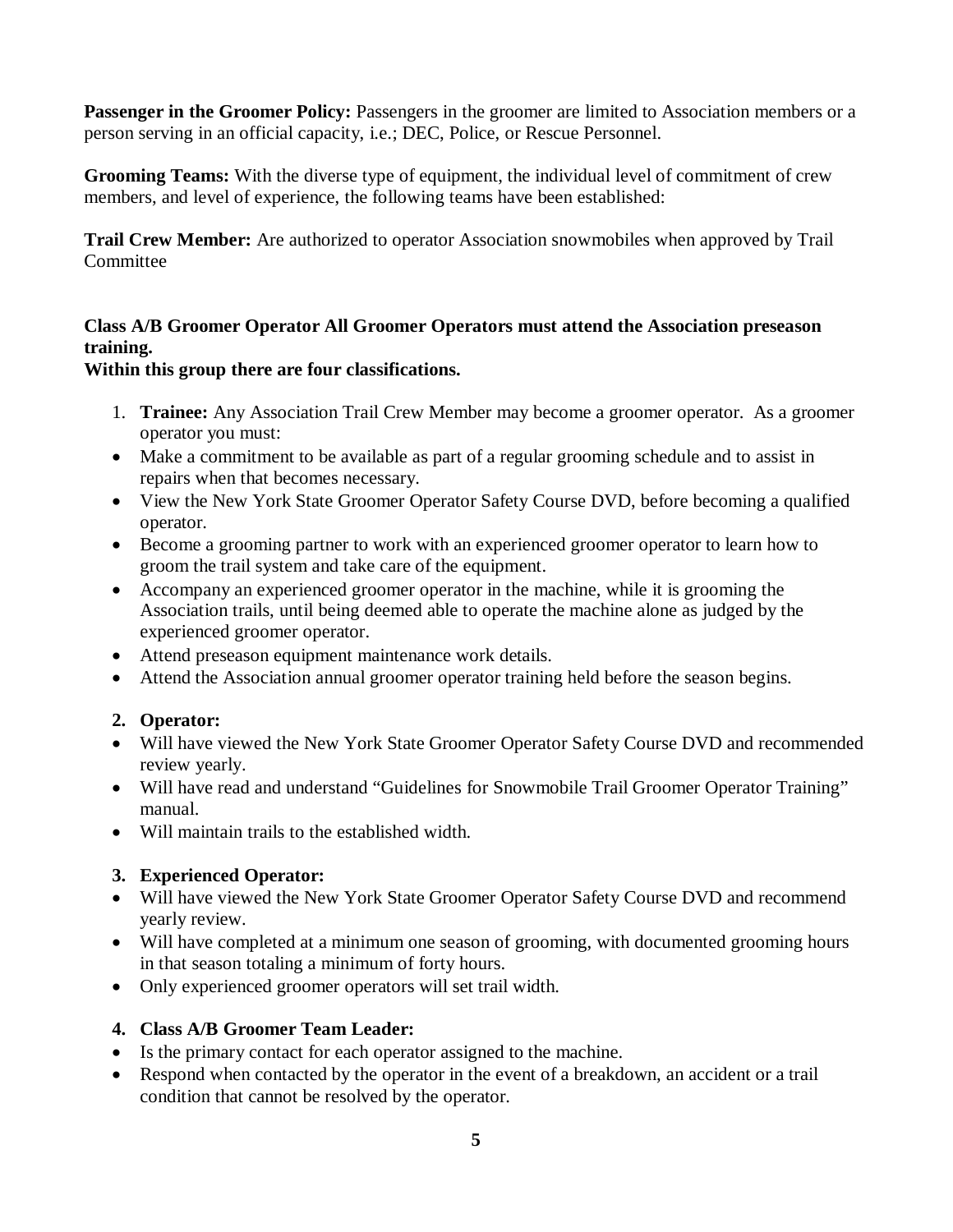#### **Class C- Snowmobile Groomer Operator (SGO) All SGO's must attend pre- season training. Within this group there are three classifications**

- **1. Trainee:**
- Must be a Trail Crew Member.
- Must be an experienced snowmobile operator. .
- Must be physically fit and capable of heavy lifting under extreme conditions.
- Must receive instruction on grooming principles and process.
- Will only operate Snowmobile Groomer with a second snowmobile working in the same area.

### **2. SGO Operator:**

- Has completed trail grooming supervised by a qualified Snowmobile Groomer Operator
- Has been certified by the Trail Committee.
- Is responsible to work within the grooming plan and groom only designated trails.
- Fully understands the limits of the equipment they are using.
- Must have read and understands the instruction manual for all related grooming equipment.

### **3. Snowmobile Groomer Team Leader:**

- Must be a SGO operator.
- Must have completed and documented at a minimum of one season of grooming.
- At a minimum, must have read and understand "Guidelines forSnowmobile Trail Groomer Operator Training" manual & viewed the grooming DV.
- Be willing to be the primary contact for each operator assigned to the snowmobile groomers.
- Respond when requested by an operator.
- Fill out all required work logs.

**Winter Trail Season:** It will be the responsibility of the Trail Committee to determine when grooming operations are to be undertaken**.**

**Grooming Schedule:** Each fall and prior to the beginning of the grooming season, the grooming team leaders will meet to determine appropriate groomer territory assignments.

### **All Groomer Operator Responsibilities:**

- Each groomer operator is responsible for following the procedures listed in each category below each and every time a machine is taken onto the trails.
- Each groomer operator must complete a groomer log sheet after each run.

**Plan:** Each time a groomer goes out, there shall be a plan.

This plan will clearly state what trails will be worked on. If there is a change to this Plan once underway, an attempt must be made it must be communicated to a responsible person. The plan must be reviewed and approved by the Team Leader or the Trail Committee prior to starting operation. Every time a groomer goes out, if other than a scheduled grooming operation, a responsible person must know where it is going, what time it is leaving, expected return time to the base, and who will be in the groomer. Once returned to base, you must check in.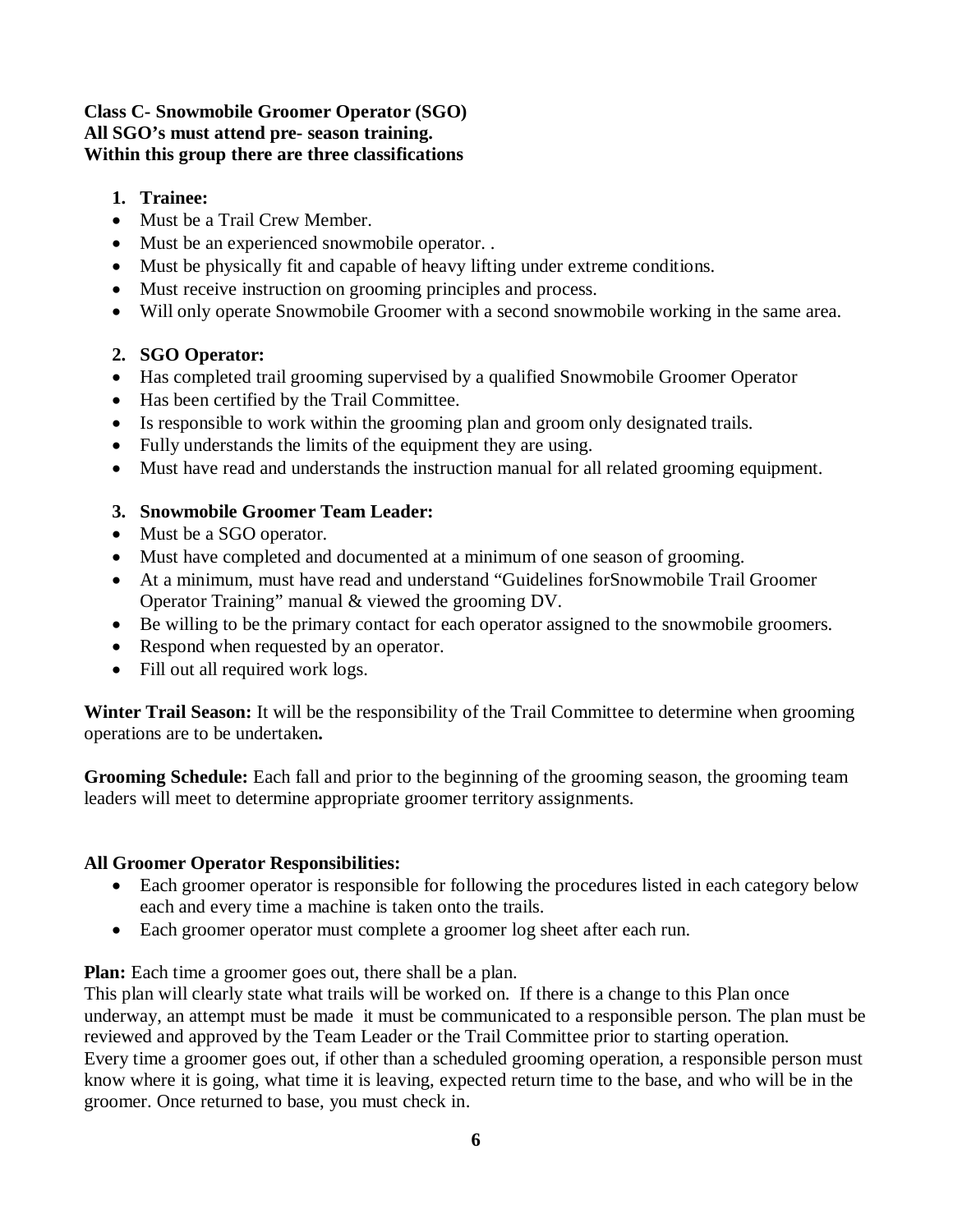**Pre-Grooming Checklist:** Regardless of the piece of equipment you must complete a pre-grooming checklist for that specific piece of equipment.

**Post-Grooming Checklist:** Upon completion of a grooming run you must complete the post-grooming checklist for that specific piece of equipment.

**Meeting Oncoming Traffic:** Meeting oncoming traffic on a narrow trail: The groomer must come to a stop. Allow traffic to go around you. If needed, maneuver the groomer to make room for traffic. Grooming equipment should not be moving when a snowmobile passes you on a narrow trail.

**Equipment**: The following is a minimum list of equipment each groomer operator must have in the groomer or on their person before leaving on a grooming trip.

### **Association Snowmobile Equipment List:**

- Spare belt
- At least one set of NEW spark plugs
- Map
- Two orange safety flags Tow rope or strap Working flashlight Portable Radio
- Shovel
- Flagging Tape

### **Class A/B Groomer**

- Four orange safety flags working flashlight Portable radio Safety Vest for everyone in groomer
- Map
- First Aid Kit
- Fire Extinguisher Foil Rescue Blanket Hand Towels
- Hand Cleaner Snow Scraper Shovel
- Tow Chain Motor Oil Hydraulic Oil
- Pre mixed Anti Freeze Butane Torch/Heater Chainsaw
- Flagging Tape

**Repairs:** Invariably when using equipment that is under the stress and strain of trail grooming, repairs will be required. Repairs are not the normal routine maintenance activities that every groomer operator needs to know and follow. Repairs result from breakdowns; repairs need immediate attention. If the grooming equipment you are operating begins to malfunction, you are to terminate grooming operations immediately. If you can safely operate the equipment without doing further damage, return it to the groomer base. The secondary stops are the CCC Camp on the North side of the Forest and Parking Lot #1 on the South end of the Forest. Otherwise park it.

Repairs are the responsibility of the entire grooming team, not the team leader. Each groomer operator is expected to assist whenever possible to complete repairs. If a breakdown occurs that does not disable the groomer, report the breakdown as soon as possible to the team leader so that repairs can be done quickly.

### **Disabling Breakdowns: If a breakdown disables the groomer so that it cannot be moved back to its place of storage, the groomer operator needs to follow these guidelines:**